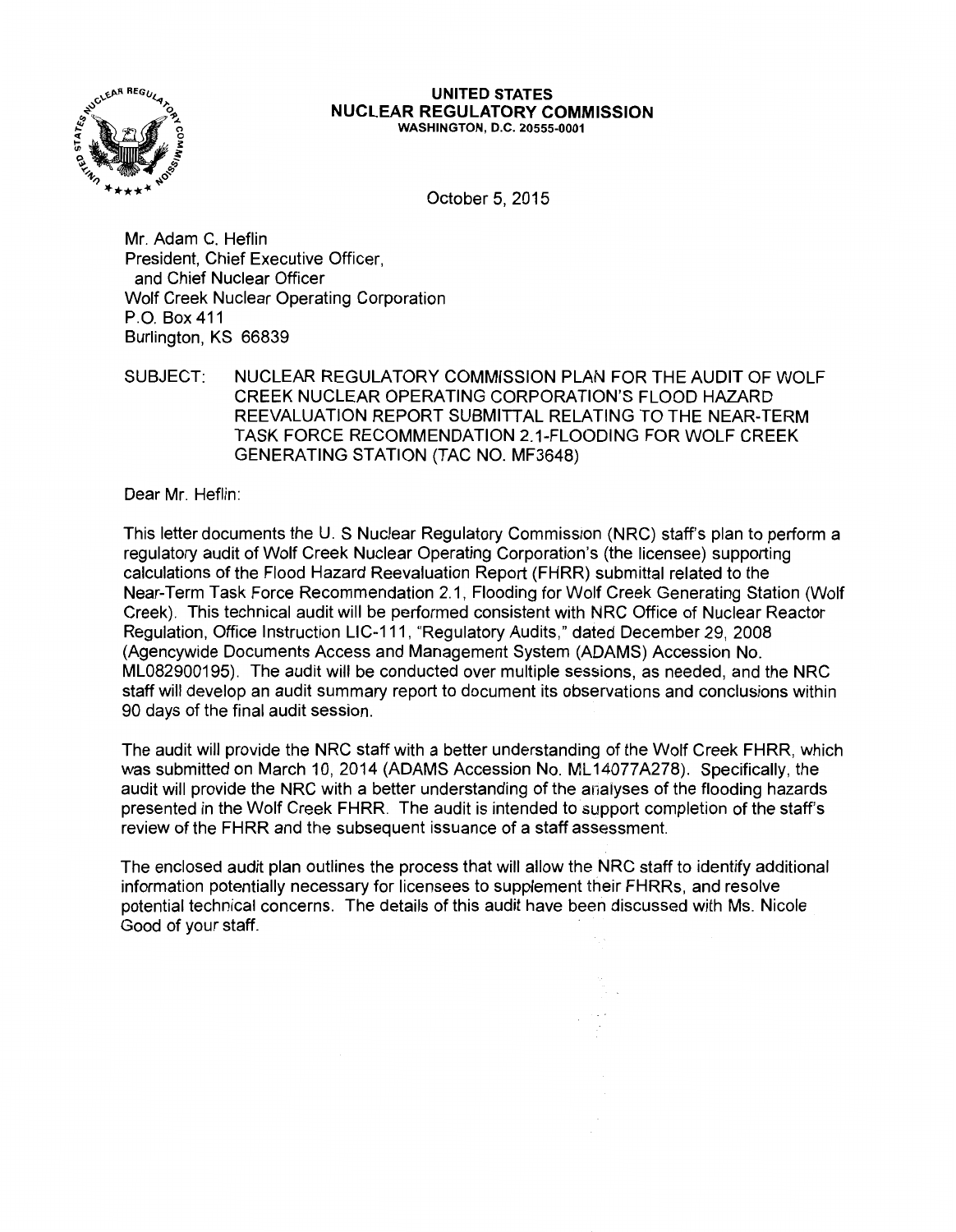A. Heflin - 2 -

If you have any questions, please contact me at (301) 415-6185 or by e-mail at Anthony.Minarik@nrc.gov.

Sincerely,

Anthony J. Winarik, Preject Manager Hazards Management Branch Japan Lessons-Learned Division Office of Nuclear Reactor Regulation

Docket No. 50-482

Enclosure: Audit Plan

cc w/encl: Distribution via Listserv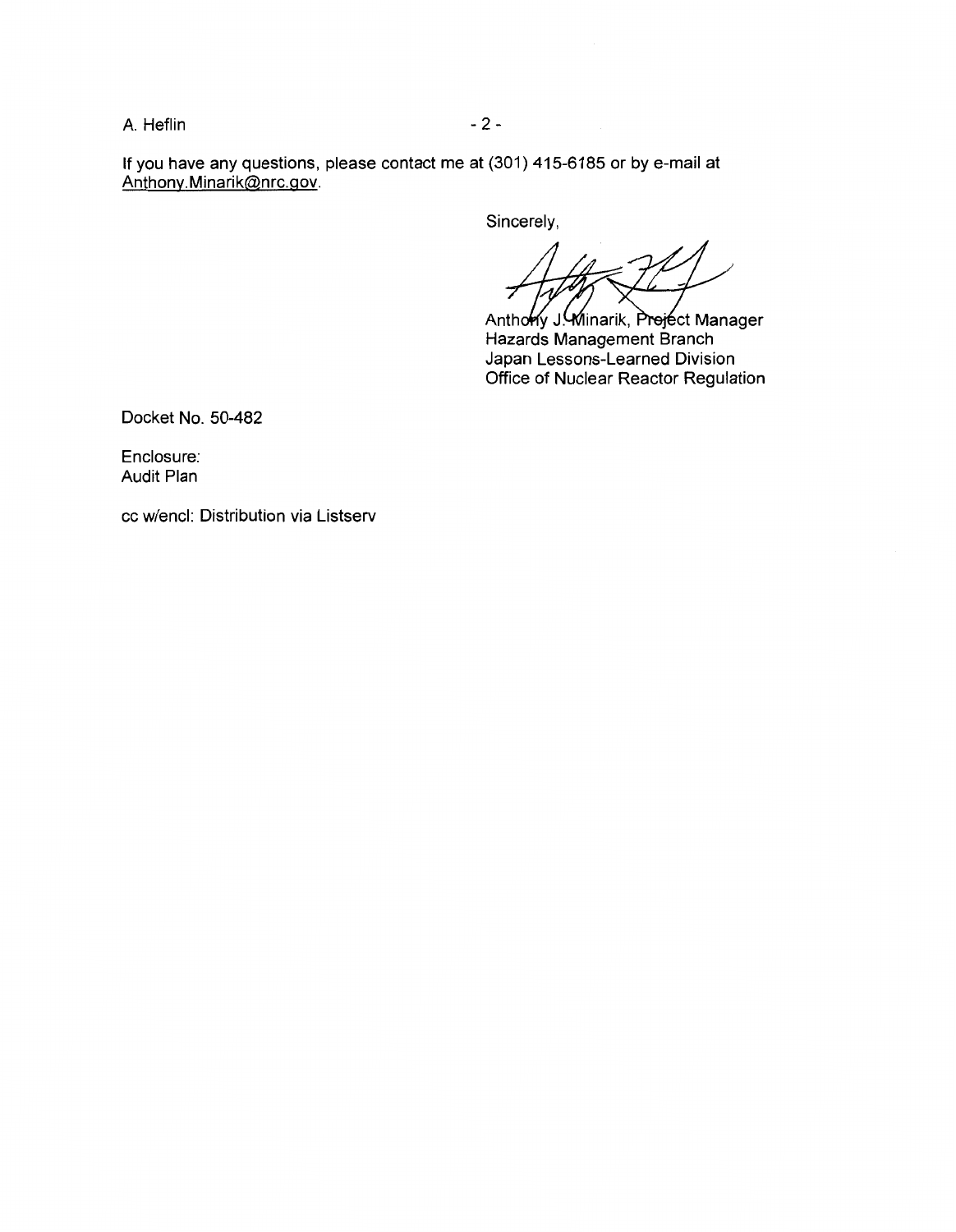# NRC PLAN FOR THE AUDIT OF WOLF CREEK NUCLEAR OPERATING CORPORATION'S FLOOD HAZARD REEVALUATION REPORT SUBMITTAL RELATING TO THE NEAR-TERM TASK FORCE RECOMMENDATION 2.1-FLOODING FOR WOLF CREEK GENERATING **STATION**

# BACKGROUND AND AUDIT BASIS

By letter dated March 12, 2012, the U.S. Nuclear Regulatory Commission (NRC) issued a request for information to all power reactor licensees and holders of construction permits in active or deferred status, pursuant to Title 10 of the Code of Federal Regulations (10 CFR). Section 50.54(f) "Conditions of license" (hereafter referred to as the "50.54(f) letter''). The request was issued in connection with implementing lessons-learned from the 2011 accident at the Fukushima Dai-ichi nuclear power plant, as documented in The Near-Term Task Force Review of Insights from the Fukushima Dai-ichi Accident. Recommendation 2.1 of that document recommended that the staff issue orders to all licensees to reevaluate seismic and flooding for their sites against current NRC requirements and guidance. Subsequent Staff Requirements Memoranda associated with Commission Papers SECY 11-0124 and SECY-11-0137, instructed the NRC staff to issue requests for information to licensees pursuant to 10 CFR 50.54(f).

By letter dated March 10, 2014, Wolf Creek Nuclear Operating Corporation (WCNOC, the licensee) submitted its Flood Hazard Reevaluation Report (FHRR) for Wolf Creek Generating Station (Wolf Creek) (Agencywide Documents Access and Management System Accession No. ML 14077 A278). The NRC staff has begun its review of the aforementioned submittals and plans to conduct a regulatory audit of WCNOC to aid in its review of the licensee's FHRR.

# REGULATORY AUDIT SCOPE AND METHODOLOGY

The areas of focus for the regulatory audit is the information contained in the Wolf Creek FHRR submittal, and all associated and relevant supporting documentation used in the development of the aforementioned document including, but not limited to, methodology, process information, calculations, computer models, etc. The audit will be conducted and completed over several meetings that are to be determined, as necessary.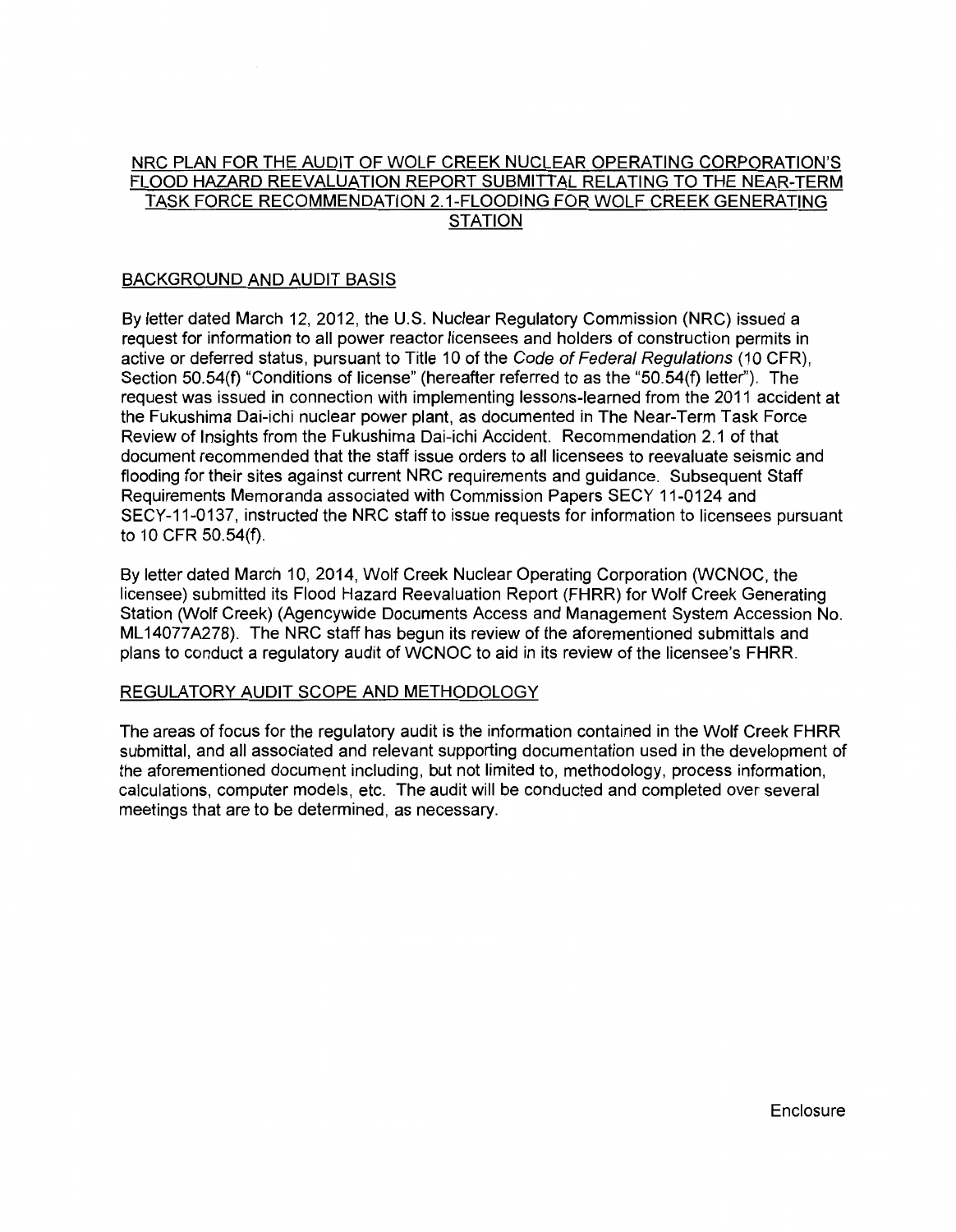## INFORMATION AND OTHER MATERIAL NECESSARY FOR THE REGULATORY AUDIT

The information required for the audit is the licensee's revised model and supporting calculations, as well as documentation related to the storm surge and site specific probable maximum precipitation analyses. Other information needs will be discussed as audit meetings are scheduled.

## NRC AUDIT TEAM

| Title                    | <b>Team Member</b>     | <b>Affiliation</b>                           |  |
|--------------------------|------------------------|----------------------------------------------|--|
| Team Leader, NRR/JLD     | <b>Anthony Minarik</b> | <b>NRC</b>                                   |  |
| Branch Chief, NRO/DSEA   | <b>Chris Cook</b>      | <b>NRC</b>                                   |  |
| Branch Chief, NRO/DSEA   | Aida Rivera            | <b>NRC</b>                                   |  |
| <b>Technical Lead</b>    | Nebiyu Tiruneh         | <b>NRC</b>                                   |  |
| <b>Technical Manager</b> | Richie Rivera-Lugo     | <b>NRC</b>                                   |  |
| <b>Technical Support</b> | Various Contractors    | <b>Pacific Northwest National Laboratory</b> |  |

#### **LOGISTICS**

The audit meetings will be coordinated with WCNOC staff.

#### DELIVERABLES

The NRC team will develop an audit summary report to convey the audit results. The report will be placed in ADAMS within 90 days of the completion of the final audit session, and will be publicly available.

The information discussed in the audit may be included, fully or in part, in the development of the staff assessment as a result of the NRC staff's review of the FHRR. The NRC staff will request the licensee to submit any specific information the NRC staff needs to complete its staff assessment.